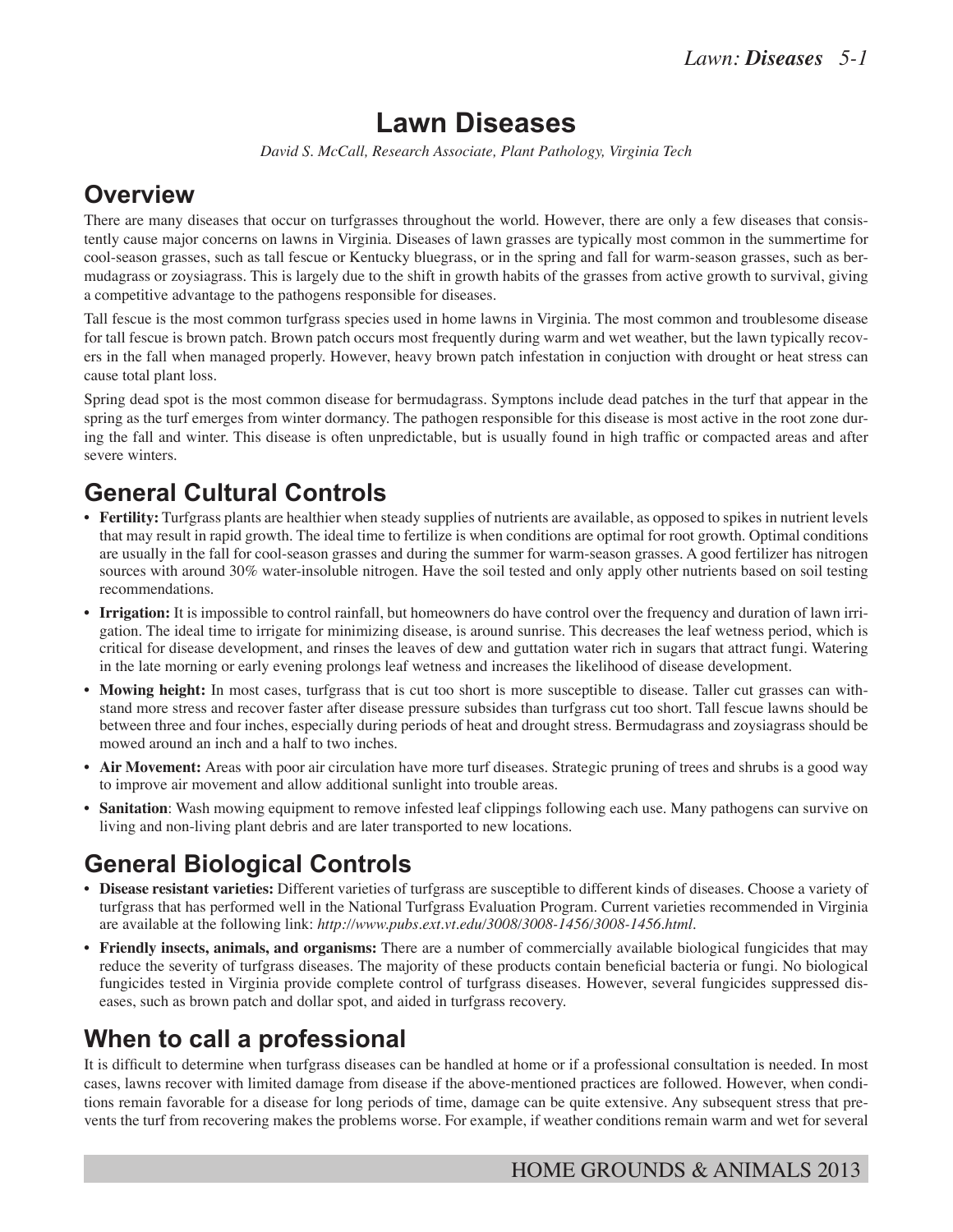#### *5-2 Lawn: Diseases*

days or longer, brown patch can become more severe. In many cases, the turf dies if drought and heat stress follow the warm, wet weather. It is impossible to predict the weather accurately over a long period of time, and it is hard to know, season by season, what weather conditions the turfgrass will endure. Calling a professional may be the right thing to do if weather conditions make turfgrass diseases worse, especially if losing the turf is unacceptable.

Additionally, there are many more fungicides available to control common lawn diseases than what are listed. However, many of these fungicides can only be used by a certified applicator, or are not packaged in small enough quantities for a single homeowner's lawn. If listed chemicals do not provide adequate control or are difficult to find, additional products may be used by turf professionals.

The following table shows the most common active ingredients that can be found by end users at several common retail centers. Efficacy of each chemical is highly dependent on product formulation, active ingredient use rate, reapplication interval, and environmental conditions.

|                                        | azoxystrobin             | fluoxastrobin | myclobutanil   | propiconazole | thiophanate-methyl |
|----------------------------------------|--------------------------|---------------|----------------|---------------|--------------------|
| Brown patch                            | $\ddot{}$                | $\ddot{}$     | $\ddot{}$      | $\ddot{}$     | $\ddot{}$          |
| Dollar spot                            | $\overline{\phantom{a}}$ | $\ddot{}$     | $\ddot{}$      | $\ddot{}$     | $\ddot{}$          |
| Fairy ring                             | $\ddot{}$                |               |                |               |                    |
| Gray leaf spot                         | $\ddot{}$                | $\ddot{}$     |                | $\ddot{}$     | $\ddot{}$          |
| Large patch                            | $\ddot{}$                | $\ddot{}$     | $\ddot{}$      | $\ddot{}$     | $\ddot{}$          |
| Melting-out/leaf spot                  | $\ddot{}$                | $\ddot{}$     | $\ddot{}$      | $\ddot{}$     | $\ddot{}$          |
| Microdochium patch<br>(pink snow mold) | $\ddot{}$                | $\ddot{}$     | $\ddot{}$      | $\ddot{}$     | $\ddot{}$          |
| Pythium blight                         | $\ddot{}$                | $\ddot{}$     | $\overline{a}$ |               |                    |
| Red thread                             | $\ddot{}$                | $\ddot{}$     | $\ddot{}$      | $\ddot{}$     | $\ddot{}$          |
| Rust                                   | $\overline{\phantom{a}}$ |               | $\ddot{}$      | $\ddot{}$     | $\ddot{}$          |
| Spring dead spot                       | $\ddot{}$                | $\ddot{}$     | $\ddot{}$      | $\ddot{}$     |                    |
| Summer patch                           | +                        | $\ddot{}$     | $\ddot{}$      | +             | +                  |

#### **Table 5.1 - Common Active Ingredients**

*• Active ingredient is (+) or is not (-) labeled for control of disease.*

*• If control level is not satisfactory, additonal products are available to certified professional applicators. Refer to PMG Horticulture and Forest Crops.*

**Timing of chemical applications:** For optimal control, most fungicides should be applied preventatively when conditions become favorable for disease development. As noted above, most common diseases of cool-season lawns occur during the summer months; most common diseases of warm-season lawns occur during the spring and fall. When to reapply chemicals depends on active ingredients, product formulation, target pests, and environmental conditions. Systemic fungicides that move acropetally within the plant typically provide control for longer than contact fungicides.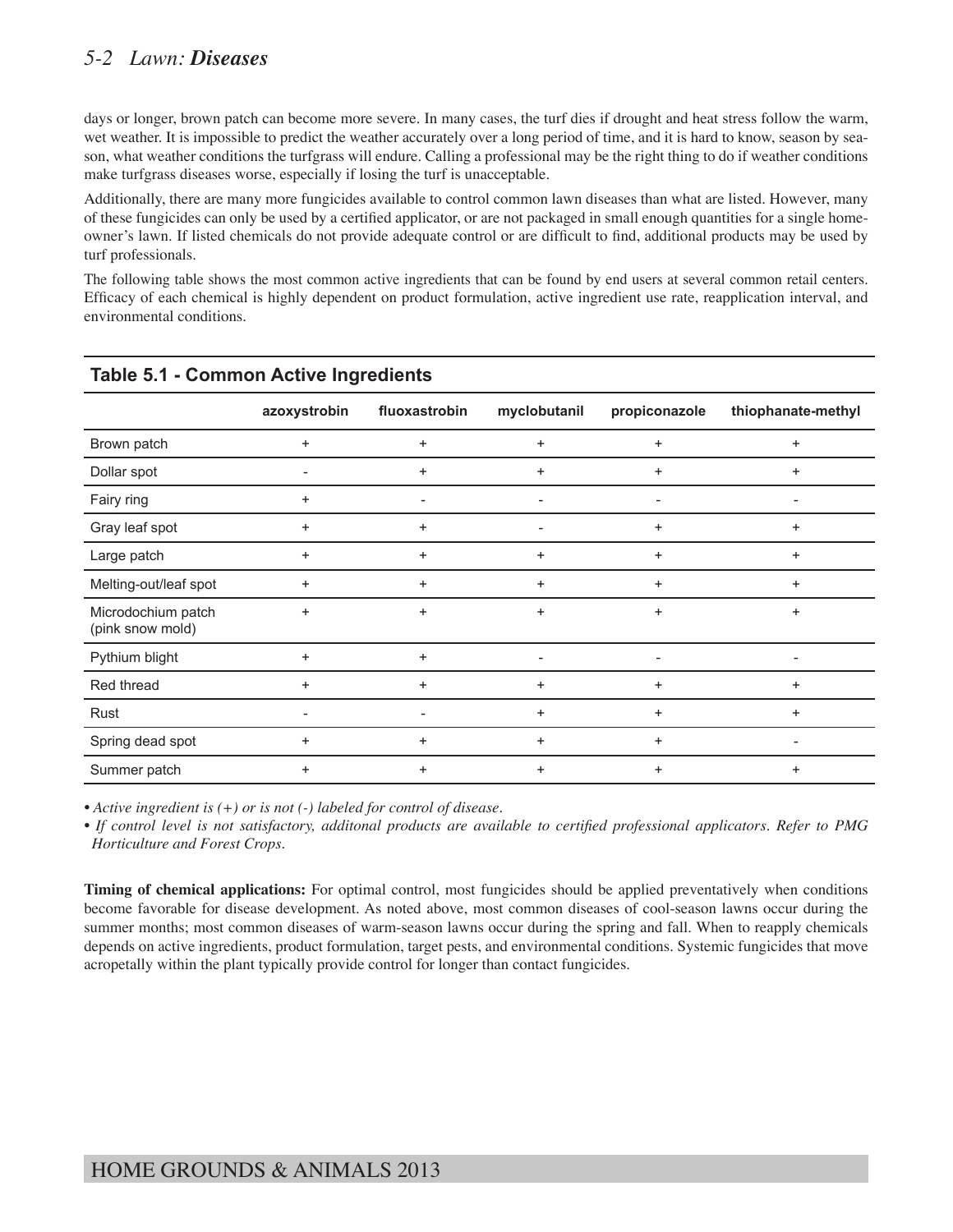#### **Insects**

*Curt Laub, Research Associate, Entomology, Virginia Tech*



#### Above ground feeders

#### **Overview**

The best way to minimize insect pests is to maintain a healthy, dense, stress-free lawn. The occurrence of insect pests usually is sporadic. The damage to turfgrass caused by insect pests is affected in two ways by weather conditions. First, the species of pests found in damaging numbers are dictated to some extent by weather; hot, dry summer conditions favor outbreaks of chinch bugs or sod webworm, while these same conditions during July may significantly reduce white grub populations. Second, the number of pests necessary to cause visible damage depends on the growth rate and general health of the turfgrass; a lawn in good health can tolerate higher numbers of insect pests than one that is water-stressed. Local weather conditions also influence the type of management practices that will be effective against turfgrass pests. For many biological control agents, exposure to hot temperatures or direct sunlight is detrimental, so special considerations must be met when using these methods.

Proper identification and monitoring of pest populations in your lawn is the best way to avoid unnecessary or ineffective pest management practices. Keeping detailed records of materials and the level of satisfaction with their results can aid a homeowner in year to-year choices of pest management tactics. By following the steps outlined below, homeowners will be able to make informed decisions about pest management that will decrease pest populations and be safe, cost-effective, and environmentally sound:

- 1. Make sure that the damage is caused by an arthropod pest and not drought, disease, poor soil fertility, or another cultural problem.
- 2. Identify the pest and learn its life cycle.
- 3. Monitor for pests to make sure that control measures are necessary. Often, a pest population will not be high enough to justify control measures.

The drench test described here is for monitoring cutworms, sod webworms, and armyworms. In table 5.1, a flotation sample is described for monitoring chinch bugs, and a digging method is described for monitoring white grubs.

Drench test for cutworms, sod webworms, and armyworms: Mix 3-4 tablespoons of dishwashing liquid in 2 gallons of water. Pour evenly over 1 square yard of turf. Watch the area for 10 minutes, counting the caterpillars as they rise to the surface.

- 4. Determine optimum timing of management practices. Make sure that a management tactic will suppress the pest population to an acceptable level, and that suppression is necessary to limit further damage.
- 5. Consider several management strategies, including biological and cultural methods. Match the management strategy to the pest species. If the pest feeds on grass leaves (black cutworm, for example), any material should be applied to the above ground portion of the turf and not followed by watering. For white grubs that reside beneath the surface, any material used must be applied by injection or the application should be followed by watering.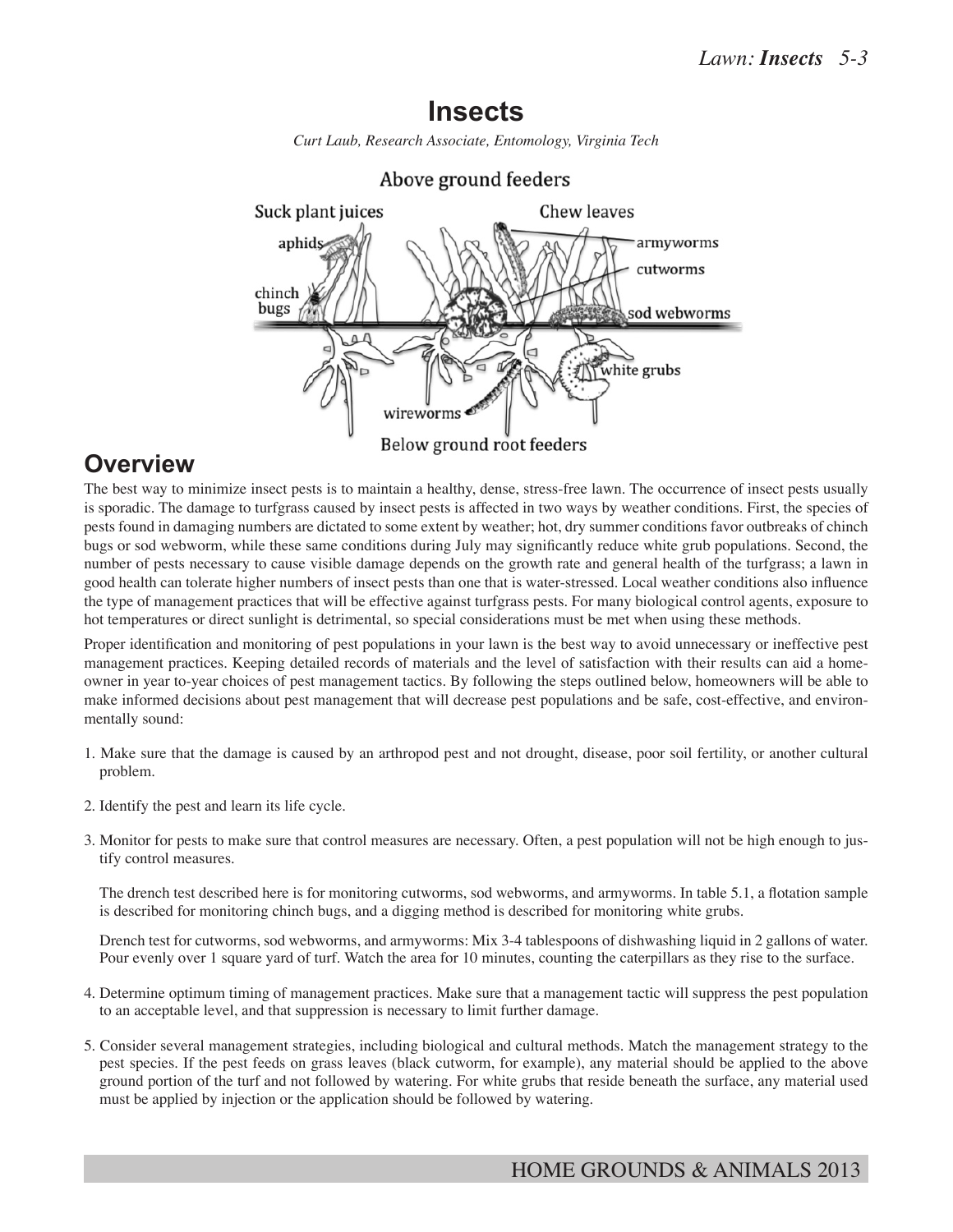# **General Cultural Controls**

- When mowing, only cut one-third of the height of the lawn at a time.
- Turf more than 2.5 inches in height seldom requires treatment for cutworms or sod webworms. Also, when mowing remove clippings (adult cutworm moths lay eggs at the tip of grass blades.

# **General Biological Controls**

- The seed of many cultivars of fescue and perennial ryegrass contains a beneficial fungus. This "endophyte enhanced" seed helps reduce the likelihood of attack by many insect and disease pests.
- Insect pathogenic bacteria, fungi and nematodes are available for some lawn pests. When using a biological control product, be aware of the conditions under which the product will work properly.
- There are a number of natural enemies, among them ground beetles, lady beetles, parasitic wasps and flies, spiders, and predatory mites that feed on lawn pests.

# **General Mechanical Controls**

• Dethatch in spring or early fall if thatch (the brown layer between the grass blades and the soil surface) is greater than  $\frac{1}{2}$  inch deep.

### **General Chemical Controls**

- Use narrow spectrum, less persistent pesticides whenever possible.
- Implement the management tactic as required by label instructions. For formulated insecticides, this is the law.
- Record pertinent information for future management decisions, including: date of application, material applied, pre-treatment pest population levels, weather conditions during and following application, pest population levels following treatment, level of satisfaction with results.

#### **Precautions**

- Read the label and follow all safety precautions, application rates, and pesticide disposal instructions.
- Keep pesticides in their original containers and store them out of reach of children and pets.
- Pesticides applied to your lawn can drift or leach and contaminate neighboring property and water sources. To avoid this, avoid applying pesticides when it is windy or if rain is forecast, and never let pesticide runoff flow into storm drains.

# **When to call a professional**

• Hire a licensed pest control service if the problem is beyond your limitations. A pest control professional who practices integrated pest management can provide you with the safest and most effective management strategies.

# **Special Considerations**

• **Fire Ant** has recently spread to Virginia. Refer to the Insects in Recreation Areas and Nursery Crops: Insects sections of the Pest Management Guide for current information on fire ant management. Virginia Cooperative Extension (VCE) Red Imported Fire Ant Factsheet: *http://pubs.ext.vt.edu/444/444-284/444-284.html*

# **Guidance on How to Find Specific Recommendations**

• See Table 5.1 for specific recommendations

# **Links to Useful Sources of Information**

- VCE Turf and Garden Tips: http://www.anr.ext.vt.edu/lawnandgarden/turfandgardentips/
- VCE Spring and Summer Lawn Management Considerations for Cool-Season Turfgrasses (includes a section on common lawn insect pests): *http://pubs.ext.vt.edu/430/430-532/430-532.html*
- VCE Japanese Beetle Factsheet: *http://pubs.ext.vt.edu/2902/2902-1101/2902-1101.html*
- VCE Pest Monitoring Calendar for Home Lawns in Virginia (PDF file): *http://pubs.ext.vt.edu/430/430-524/430-524.pdf.*

#### HOME GROUNDS & ANIMALS 2013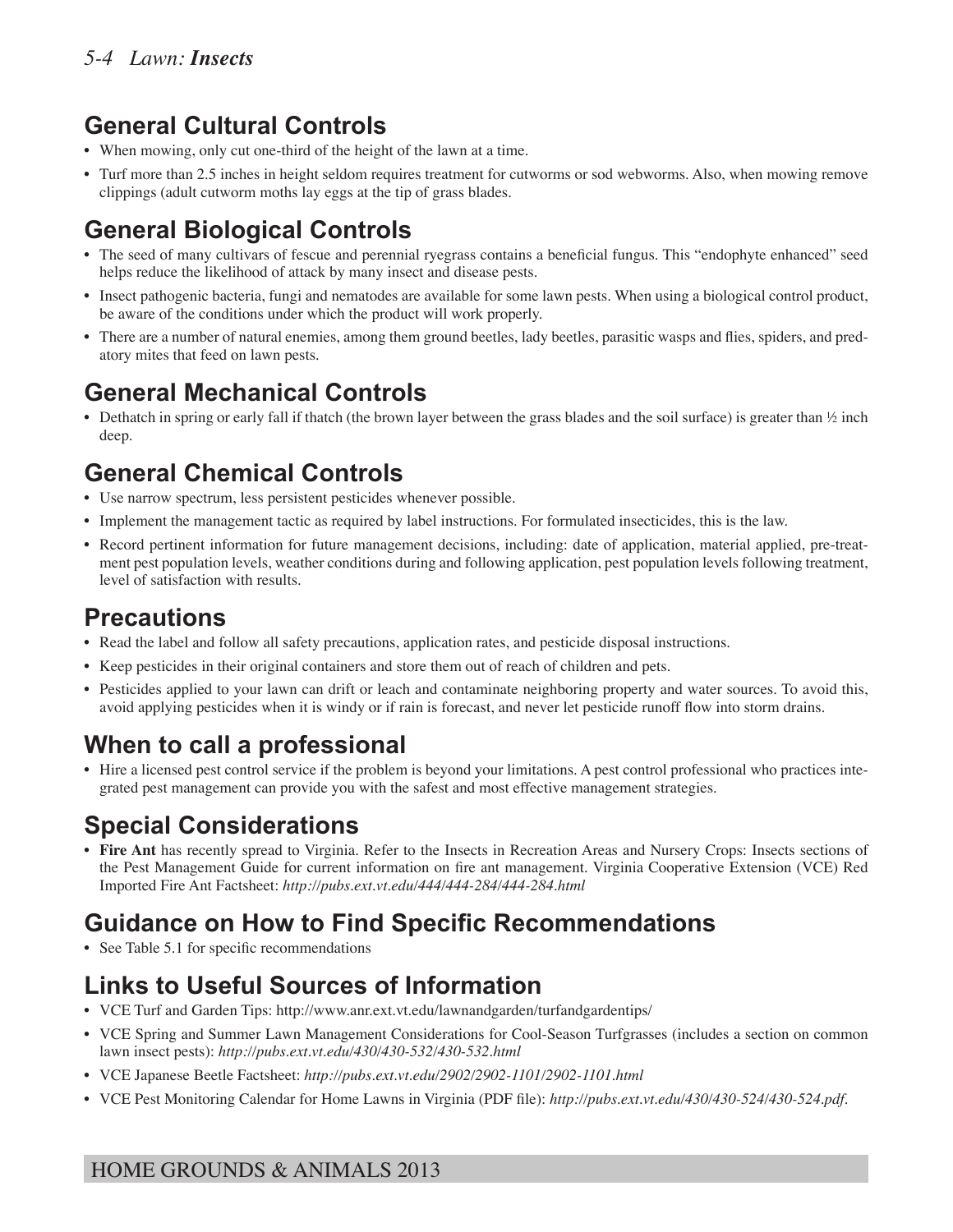| <b>Insect Pest</b>            | <b>Labeled Pesticides</b>                        | <b>Recommendation</b>                                                                                                                                                                                                          |
|-------------------------------|--------------------------------------------------|--------------------------------------------------------------------------------------------------------------------------------------------------------------------------------------------------------------------------------|
| Ants                          | Beta-cyfluthrin                                  | <b>Chemical Controls</b>                                                                                                                                                                                                       |
|                               | <b>Bifenthrin</b>                                | Use as localized treatments to nesting area according to label directions.                                                                                                                                                     |
|                               | Carbaryl                                         | A general area application may not be necessary. Use of some other lawn<br>insect controls will also control ants. Apply during daylight.                                                                                      |
|                               | Clothianidin                                     | <b>Related Fact Sheet</b>                                                                                                                                                                                                      |
|                               | Cyfluthrin                                       | Imported Fire Ant Factsheet:                                                                                                                                                                                                   |
|                               | Deltamethrin                                     | http://pubs.ext.vt.edu/444/444-284/444-284.html                                                                                                                                                                                |
|                               | Esfenvalerate                                    |                                                                                                                                                                                                                                |
|                               | Imidacloprid                                     |                                                                                                                                                                                                                                |
|                               | Lambda-cyhalothrin                               |                                                                                                                                                                                                                                |
|                               | Permethri                                        |                                                                                                                                                                                                                                |
| <b>Chinch Bugs</b>            | Azadirachtin                                     | Sample using flotation: A cylinder with open ends is driven into the turf,<br>and about 1 inch of water is maintained in the cylinder for 5-10 minutes.                                                                        |
|                               | Beauveria bassiana (insect<br>pathogenic fungus) | Chinch bugs will float to the top of the water. Chinch bugs can cause<br>significant damage to turf when found in densities of 15-20 immature bugs/<br>sq ft. Damage usually occurs to turf in sunny areas with a thick thatch |
|                               | Beta-cyfluthrin                                  |                                                                                                                                                                                                                                |
|                               | <b>Bifenthrin</b>                                | layer. Two generations per year occur in Virginia. Insecticide treatment                                                                                                                                                       |
|                               | Carbaryl                                         | is often effective, but since the bugs are highly mobile, the area can be<br>quickly recolonized. Therefore, an application in April-May, followed by 1 or                                                                     |
|                               | Chlorantraniliprole                              | 2 more applications at 2- to 3-week intervals is recommended for the first                                                                                                                                                     |
|                               | Clothianidin                                     | generation. Early treatment may provide season-long control. Do not mow                                                                                                                                                        |
|                               | Cyfluthrin                                       | or water turf for 2-3 days after treatment.                                                                                                                                                                                    |
|                               | Dinotefuron                                      | <b>Cultural Controls</b><br>Reduce the use of fine (red) fescue in sunny areas, avoid spring fertilization                                                                                                                     |
|                               | Esfenvalerate                                    | with high nitrogen.                                                                                                                                                                                                            |
|                               | Imidacloprid                                     | <b>Biological Controls</b>                                                                                                                                                                                                     |
|                               | Lambda-cyhalothrin                               | If the insect-pathogenic fungus Beauveria bassiana is used as a control                                                                                                                                                        |
|                               | Permethrin                                       | measure, do not apply fungicides immediately before or after application.                                                                                                                                                      |
|                               | Trichlorfon                                      | <b>Related Fact Sheet</b><br>Chinch Bugs in Turfgrass: ohioline.osu.edu/hyg-fact/2000/pdf/2503.pdf                                                                                                                             |
| <b>Cutworms</b>               | Azadirachtin                                     | Sample using drench test as described above. Cutworm populations of 3-8                                                                                                                                                        |
|                               | Bacillus thuringiensis var.<br>kurstaki (Bt)     | worms/sq yd may warrant treatment. Two generations can occur in Virginia.<br><b>Biological Controls</b>                                                                                                                        |
|                               | Beta-cyfluthrin                                  | Not all species of nematodes available commercially will provide adequate                                                                                                                                                      |
|                               | <b>Bifenthrin</b>                                | control. The species of nematode is provided on the product label under the                                                                                                                                                    |
|                               | Carbarvl                                         | "Active Ingredients" section. Steinernema carpocapsae is effective against<br>black cutworms.                                                                                                                                  |
|                               | Chlorantraniliprole                              | <b>Chemical Controls</b>                                                                                                                                                                                                       |
|                               | Clothianidin                                     | Apply materials in the early evening. Most insecticides used for cutworm                                                                                                                                                       |
| Cyfluthrin                    |                                                  | control are stomach poisons, and the larvae feed at night. Do not water the                                                                                                                                                    |
|                               | Deltamethrin                                     | treatment in unless specified on the label and do not mow for several days<br>after treatment. Cutworms are highly mobile, so treated areas are likely to                                                                      |
|                               | Dinotefuron                                      | become reinfested from surrounding areas.                                                                                                                                                                                      |
| Entomopathogenic<br>nematodes |                                                  |                                                                                                                                                                                                                                |
|                               | Esfenvalerate                                    |                                                                                                                                                                                                                                |
|                               | Halofenozide                                     |                                                                                                                                                                                                                                |
|                               | Imidacloprid                                     |                                                                                                                                                                                                                                |
|                               | Indoxacarb                                       |                                                                                                                                                                                                                                |
|                               | Lambda-cyhalothrin                               |                                                                                                                                                                                                                                |
|                               | Permethrin                                       |                                                                                                                                                                                                                                |
|                               | Spinosad                                         |                                                                                                                                                                                                                                |
|                               | Trichlorfon                                      |                                                                                                                                                                                                                                |

#### **Table 5.2 - Specific Insect Recommendations**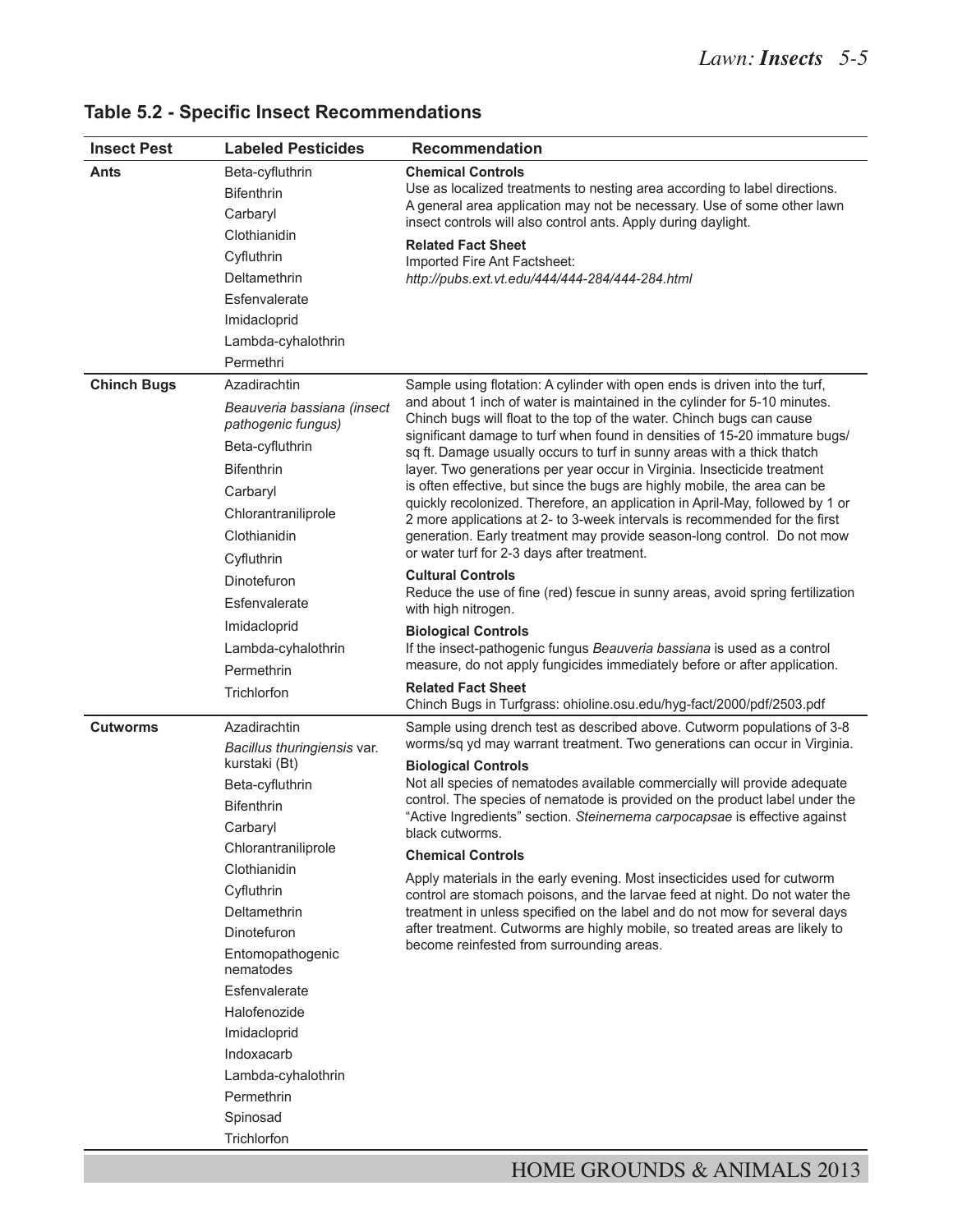| <b>Insect Pest</b>            | <b>Labeled Pesticides</b>                                                                                                                                                                                                                                                                                                                                           | <b>Recommendation</b>                                                                                                                                                                                                                                                                                                                                                                                                                                                                                                                                                                                                                                                                                                                                                                                                                                                                    |
|-------------------------------|---------------------------------------------------------------------------------------------------------------------------------------------------------------------------------------------------------------------------------------------------------------------------------------------------------------------------------------------------------------------|------------------------------------------------------------------------------------------------------------------------------------------------------------------------------------------------------------------------------------------------------------------------------------------------------------------------------------------------------------------------------------------------------------------------------------------------------------------------------------------------------------------------------------------------------------------------------------------------------------------------------------------------------------------------------------------------------------------------------------------------------------------------------------------------------------------------------------------------------------------------------------------|
| <b>Mites</b><br>(Clover mite) | Azadirachtin<br>Diatomaceous earth<br>Esfenvalerate<br>Lambda-cyhalothrin                                                                                                                                                                                                                                                                                           | Clover mites are more nuisances than pests, though they may build up<br>populations near building foundations that can cause silvering of turf.<br>As their name suggests, they are not primarily feeding on grasses. The<br>nuisance they cause occurs when they invade houses. When crushed they<br>cause a red stain on the area. Populations high enough to warrant treatment<br>occur in late winter or early spring, and occasionally in the fall. Control is<br>usually only needed around the perimeter of structures - often only on the<br>south side.                                                                                                                                                                                                                                                                                                                         |
|                               |                                                                                                                                                                                                                                                                                                                                                                     | <b>Mechanical Controls</b>                                                                                                                                                                                                                                                                                                                                                                                                                                                                                                                                                                                                                                                                                                                                                                                                                                                               |
|                               |                                                                                                                                                                                                                                                                                                                                                                     | Bare ground within 5 feet of the structure can be effective.                                                                                                                                                                                                                                                                                                                                                                                                                                                                                                                                                                                                                                                                                                                                                                                                                             |
| <b>Sod Webworms</b>           | Azadirachtin<br>Bacillus thuringiensis var.<br>kurstaki (Bt)<br>Beta-cyfluthrin<br><b>Bifenthrin</b><br>Carbaryl<br>Chlorantraniliprole<br>Clothianidin<br>Cyfluthrin<br>Deltamethrin<br>Dinotefuron<br>Entomopathogenic<br>nematodes<br>Esfenvalerate<br>Halofenozide<br>Imidacloprid<br>Indoxacarb<br>Lambda-cyhalothrin<br>Permethrin<br>Spinosad<br>Trichlorfon | Sample using drench test as described above. Webworm densities of 15/sq<br>yd warrant treatment. Sod webworm problems on turf are most noticeable<br>in high maintenance conditions where grass is kept short. Two generations<br>per year occur in Virginia. Young larvae, which are most susceptible to<br>treatment, can be expected in turf about 2 weeks after adults are present,<br>late June and again in early September.<br><b>Biological Controls</b><br>Unfortunately, by the time damage is noticeable, the larvae are not<br>susceptible to Bt products because they are too old. Spring and early<br>summer treatments may be effective against the larvae that have<br>overwintered. Do not mow for 1-3 days after treatment.<br><b>Related Fact Sheet</b><br>Sod Webworm Management in Lawns (Ohio State University)<br>http://ohioline.osu.edu/hyg-fact/2000/2011.html |

#### **Table 5.2 - Specific Insect Recommendations (cont.)**